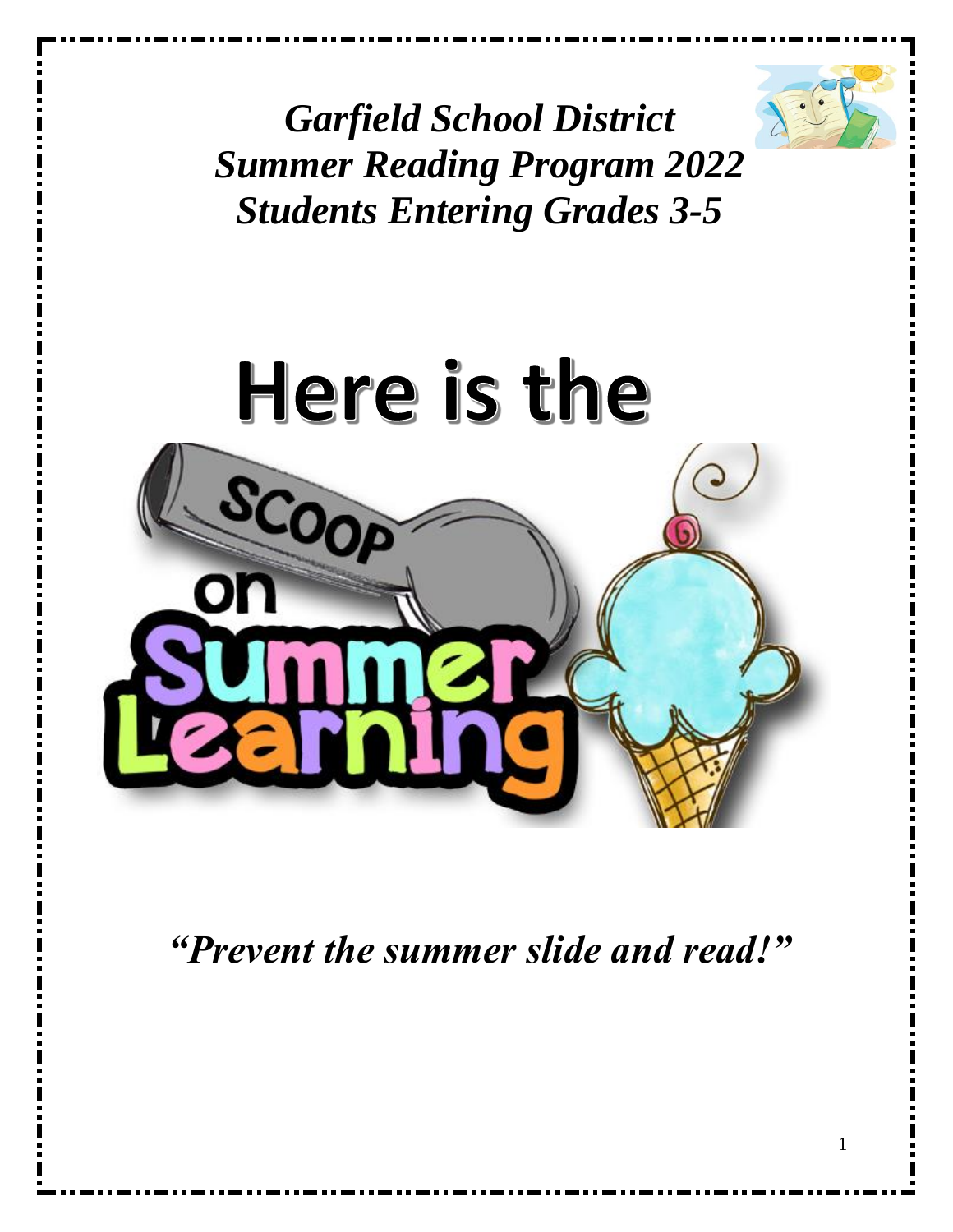#### **Garfield Public Schools 34 Outwater Lane, Garfield, NJ 07026**

#### **Dawn Rotio 973-340-5000** *Curriculum Supervisor*

May 27, 2022

Dear Parents and Students,

I want to thank you for the consistent effort you put forth this school year. Your child has worked so hard and maintaining the skills he/she has acquired is important. Enclosed in this packet is the required reading assignment for the upcoming school year. This should be done throughout the summer to make reading a part of your daily routine.

In order to create a common reading experience, students will be required to read two mandated books and the remaining books can be whatever is of high interest to your child. Online platforms, the local library, and bookstores can assist you in finding the books necessary to meet the reading requirements.

Upon returning to school, students will hand in their completed activities to their teacher. The elementary schools will each recognize those students for their extra hard work and dedication to reading by bestowing upon them a reward for their participation in the program as well as giving credit towards their reading grade.

All information can be accessed on [www.gboe.org](http://www.gboe.org/) by clicking on the summer reading link. Forms for assignments can be recreated by photocopying, downloading off the school website, using a word document, or handwriting it on a separate piece of paper.

Once again, thank you for your continuous involvement in your child's education.

Sincerely,

*Dawn Rotio*

Dawn Rotio Curriculum Supervisor

**Why read to them?**

- Reading encourages social-emotional skills
- Grows their attention span
- Helps develop writing skills
- Increases comprehension
- Exercises their brain
- Improves vocabulary
- Builds background knowledge
- Models reading
- Influences their love of learning
- Builds and fosters relationships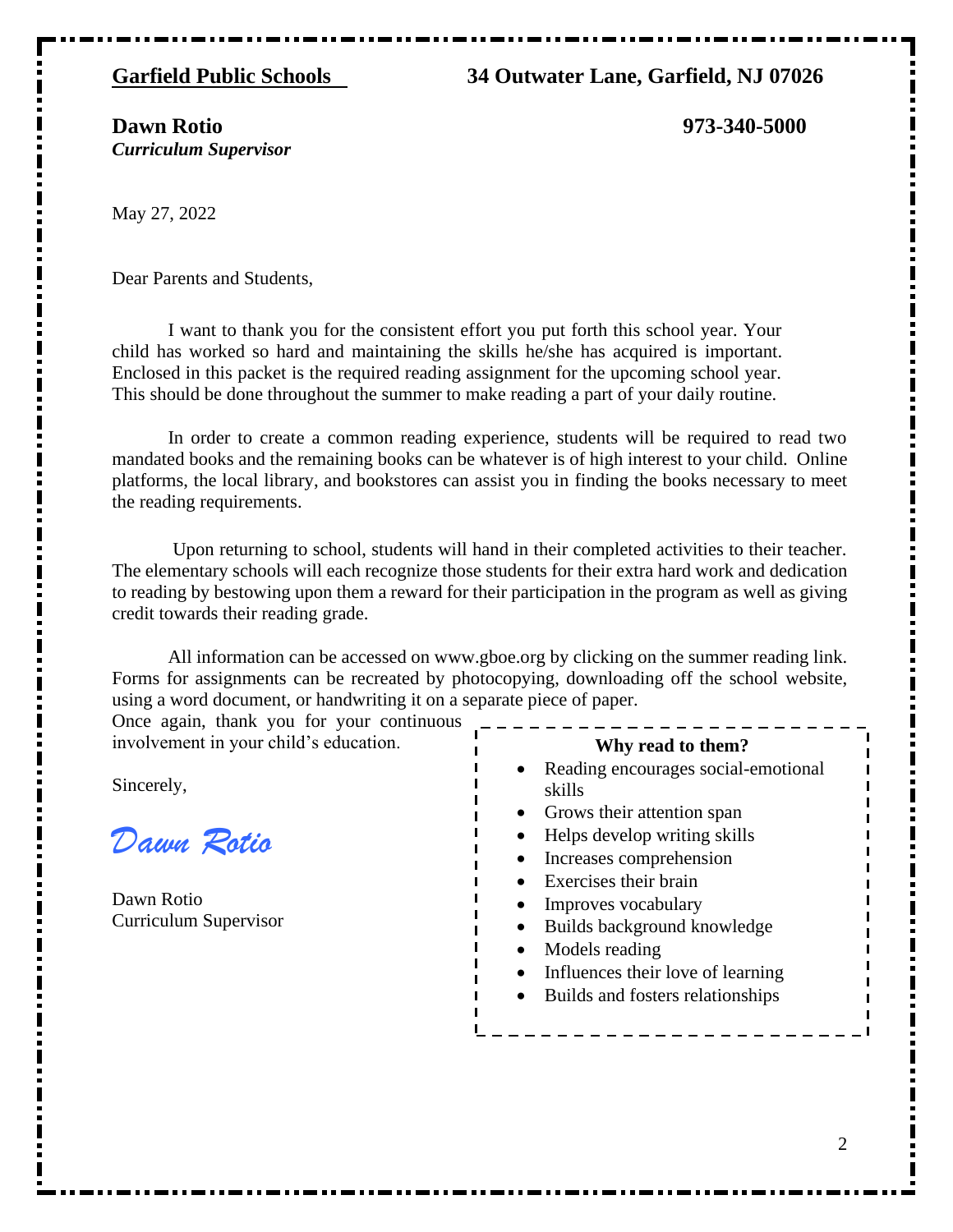# *All Incoming Grade 3-5 Students*

All incoming grade three through grade five students in the elementary schools will be participating in this year's Summer Reading Program. Students **must read** the books listed below. All assignments are due the first day of school.

## *Required Reading:*

## **Entering 3rd grade:**

Fiction: Cam Jansen and the Chocolate Fudge Mystery\*by David Adler Non-fiction: Any of the Who is / Who Was series\*

**Entering 4 th grade**: Fiction: Jake Drake, Know-it-all\* by Andrew Clements Non-fiction: Any of the Who Is / Who Was series\*

## **Entering 5 th grade**:

Fiction: Matilda by Roald Dahl Non-fiction: Any of the I Survived Series

\*All books with an asterisk\* can be found for free on Open e-books.

## *Requirements:*

- Students are expected to read at least **five** "just-right" books.
- Complete the questions for the **two mandated books**.
- Complete the summer reading log provided.

*\*Upon completion of the summer reading assignment, students should continue to read 20 minutes per night.*







Sacagawea?



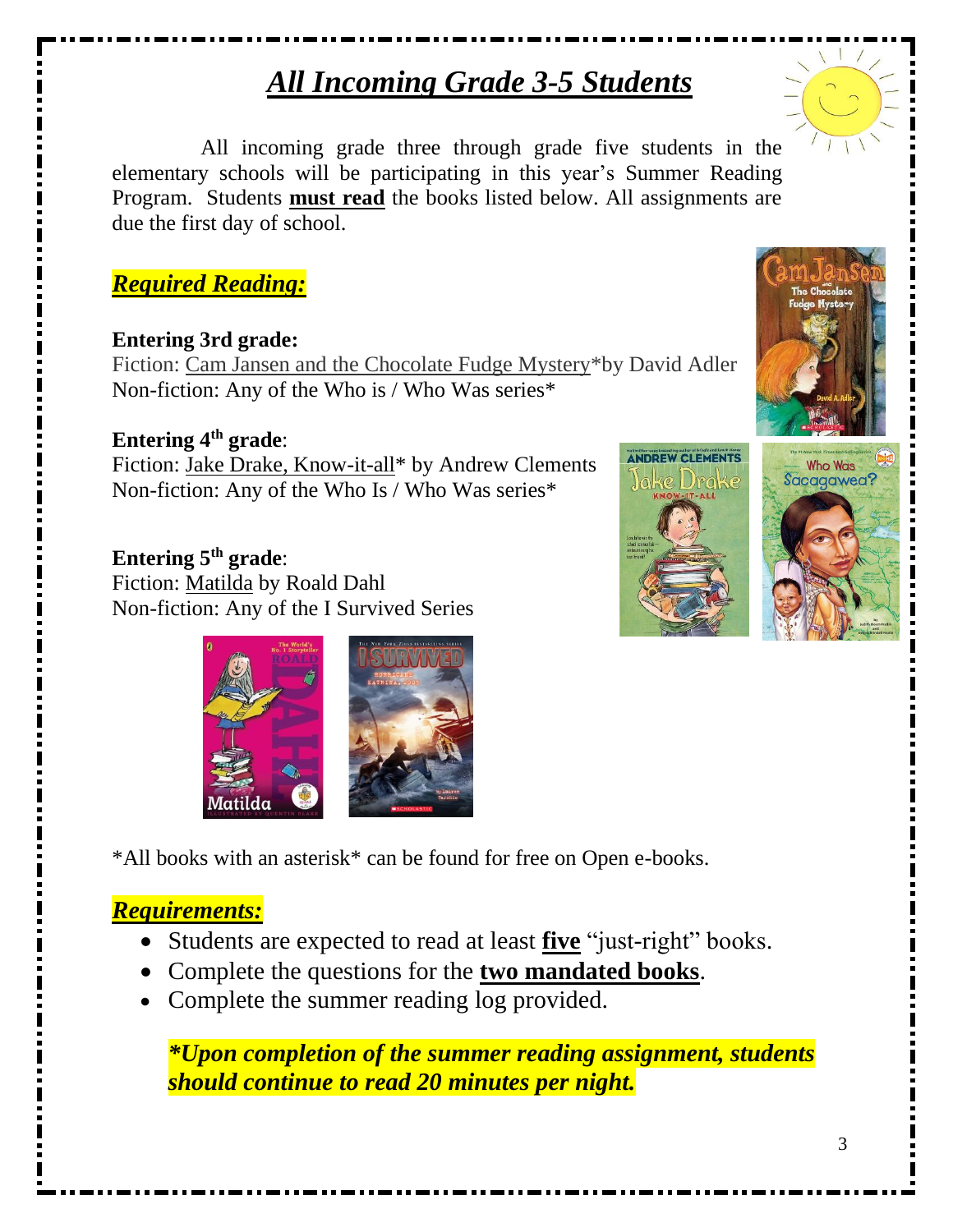Name: Name: Name: Name: Name: Name: Name: Name: Name: Name: Name: Name: Name: Name: Name: Name: Name: Name: Name: Name: Name: Name: Name: Name: Name: Name: Name: Name: Name: Name: Name: Name: Name: Name: Name: Name: Name:

#### **Fiction Book Question 1**

1. Who is the main character? What are some character traits that describe this character? Give examples from the story that support your answer. Write in complete sentences. Use vivid adjectives (Ex. Generous instead of nice or humorous instead of funny)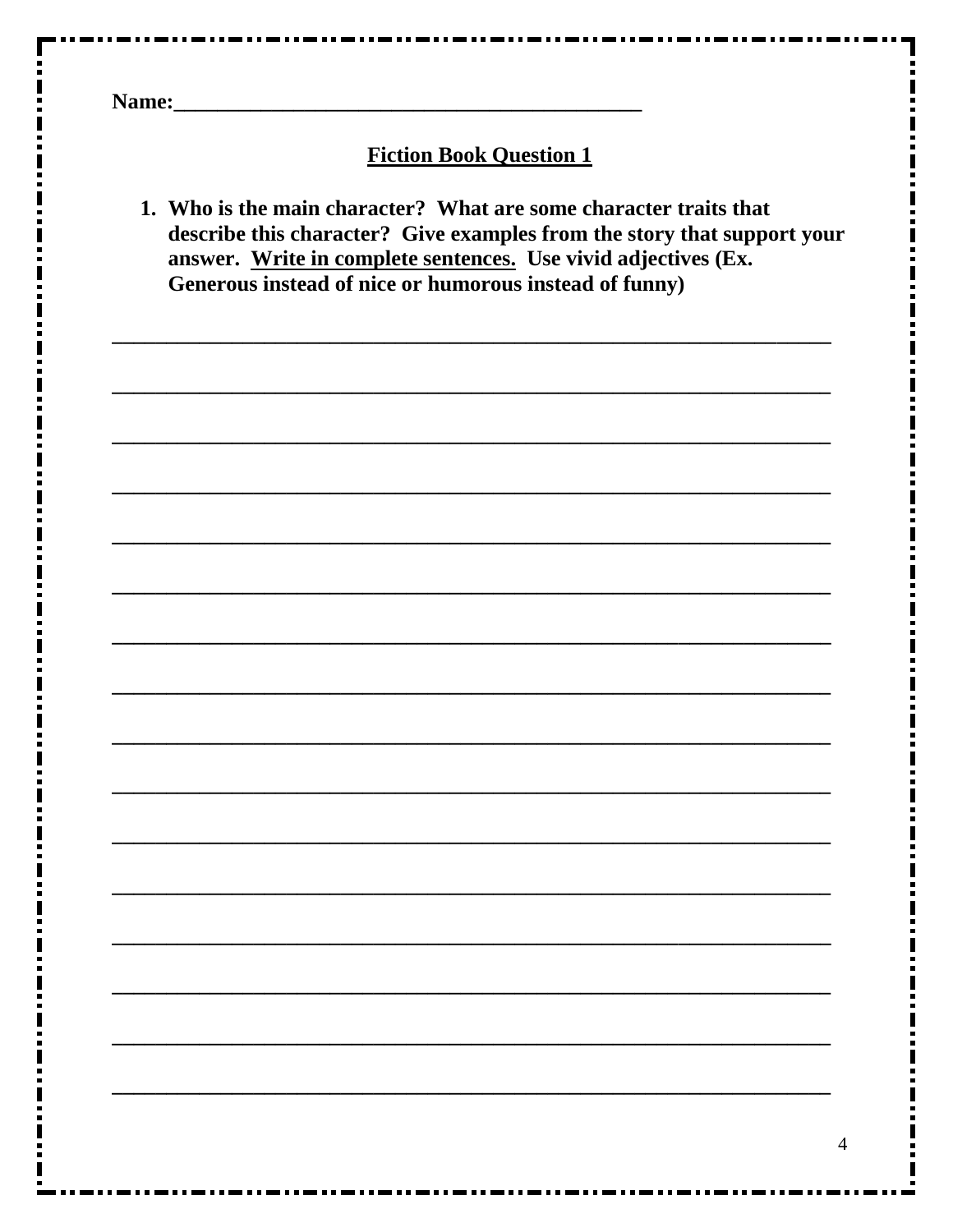Name: Name and the set of the set of the set of the set of the set of the set of the set of the set of the set of the set of the set of the set of the set of the set of the set of the set of the set of the set of the set o

### **Fiction Book Question 2**

2. Did your character learn a lesson in the story? What was it? (Theme) Use details from the story. Write in complete sentences.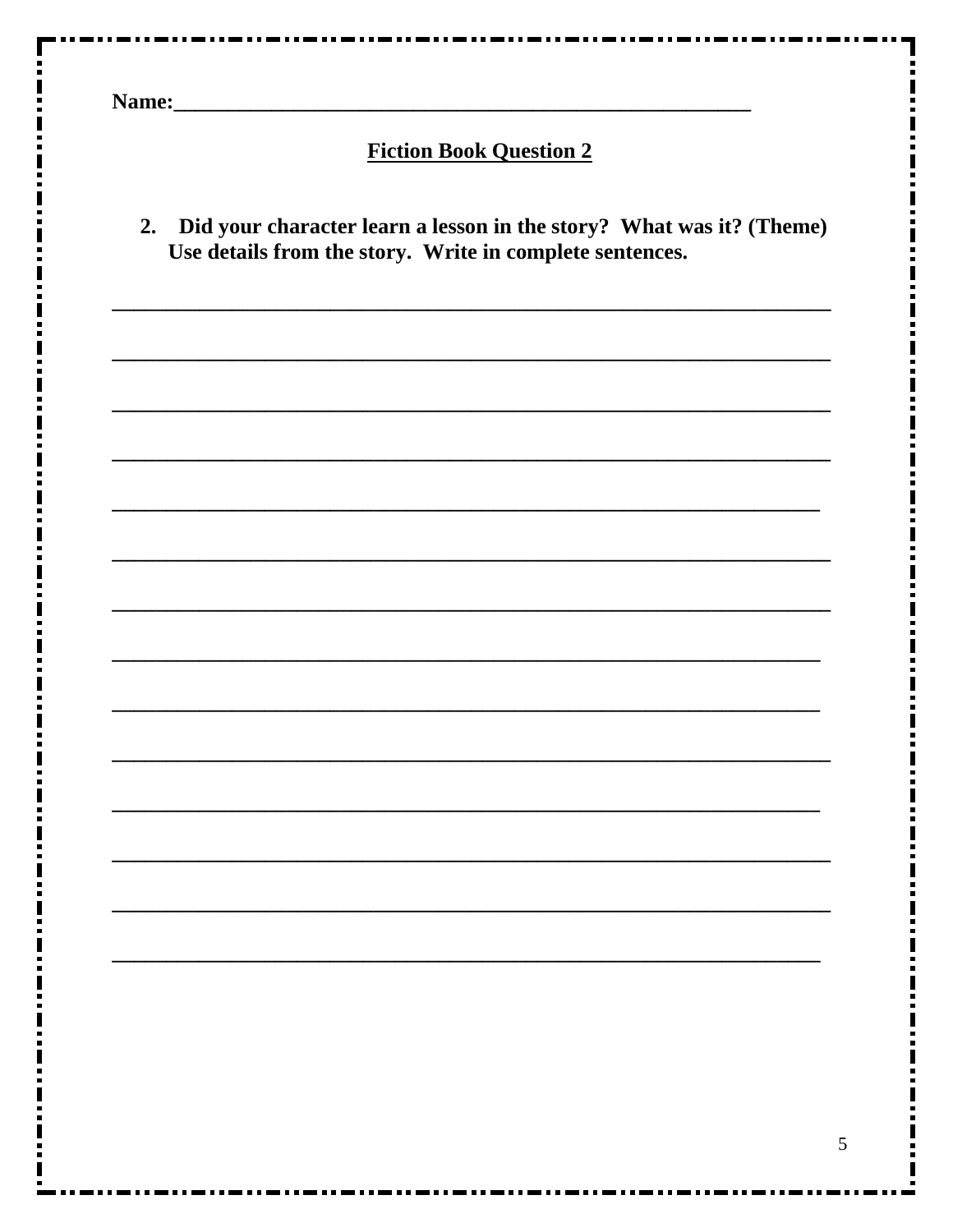| <b>Nonfiction Book Question 1</b> |  |                                                                                                                       |  |  |  |
|-----------------------------------|--|-----------------------------------------------------------------------------------------------------------------------|--|--|--|
|                                   |  |                                                                                                                       |  |  |  |
|                                   |  |                                                                                                                       |  |  |  |
|                                   |  |                                                                                                                       |  |  |  |
|                                   |  |                                                                                                                       |  |  |  |
|                                   |  |                                                                                                                       |  |  |  |
|                                   |  |                                                                                                                       |  |  |  |
|                                   |  |                                                                                                                       |  |  |  |
|                                   |  | <u> 1980 - Johann Barn, amerikan bernama di sebagai bernama di sebagai bernama di sebagai bernama di sebagai bern</u> |  |  |  |
|                                   |  |                                                                                                                       |  |  |  |
|                                   |  |                                                                                                                       |  |  |  |
|                                   |  |                                                                                                                       |  |  |  |
|                                   |  |                                                                                                                       |  |  |  |
|                                   |  |                                                                                                                       |  |  |  |
|                                   |  |                                                                                                                       |  |  |  |
|                                   |  |                                                                                                                       |  |  |  |
|                                   |  |                                                                                                                       |  |  |  |
|                                   |  |                                                                                                                       |  |  |  |
|                                   |  |                                                                                                                       |  |  |  |
|                                   |  |                                                                                                                       |  |  |  |
|                                   |  |                                                                                                                       |  |  |  |

п

Е

Î,

 $\frac{1}{1}$ 

Î,  $\frac{1}{2}$ Ī  $\ddot{\phantom{a}}$  $\mathbf{I}$ 

Ш

Ξ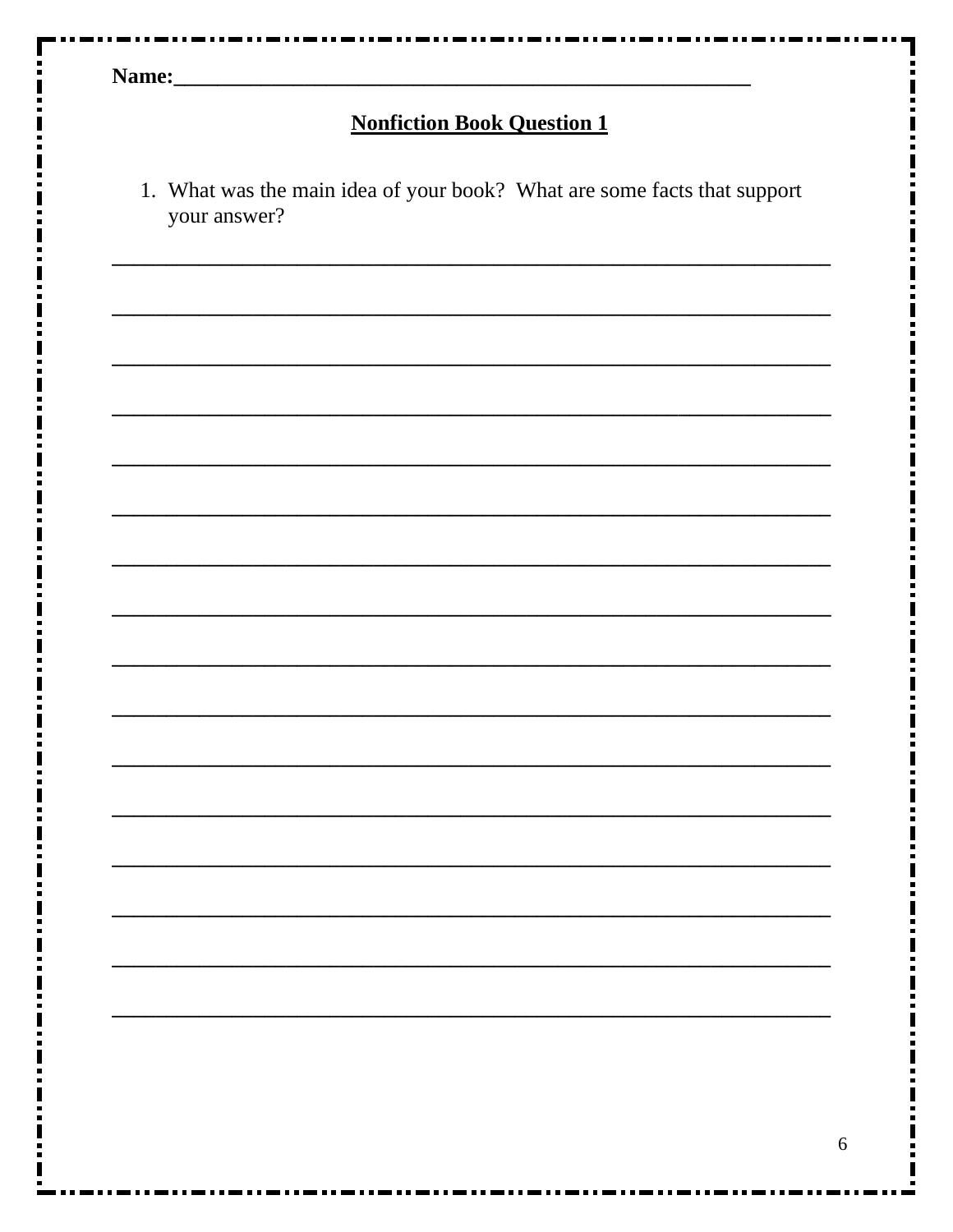| Name: |  |
|-------|--|
|-------|--|

## **Nonfiction Book Question 2**

1. What did you find interesting? What else would you like to explore further about this topic? Why? Write in complete sentences.